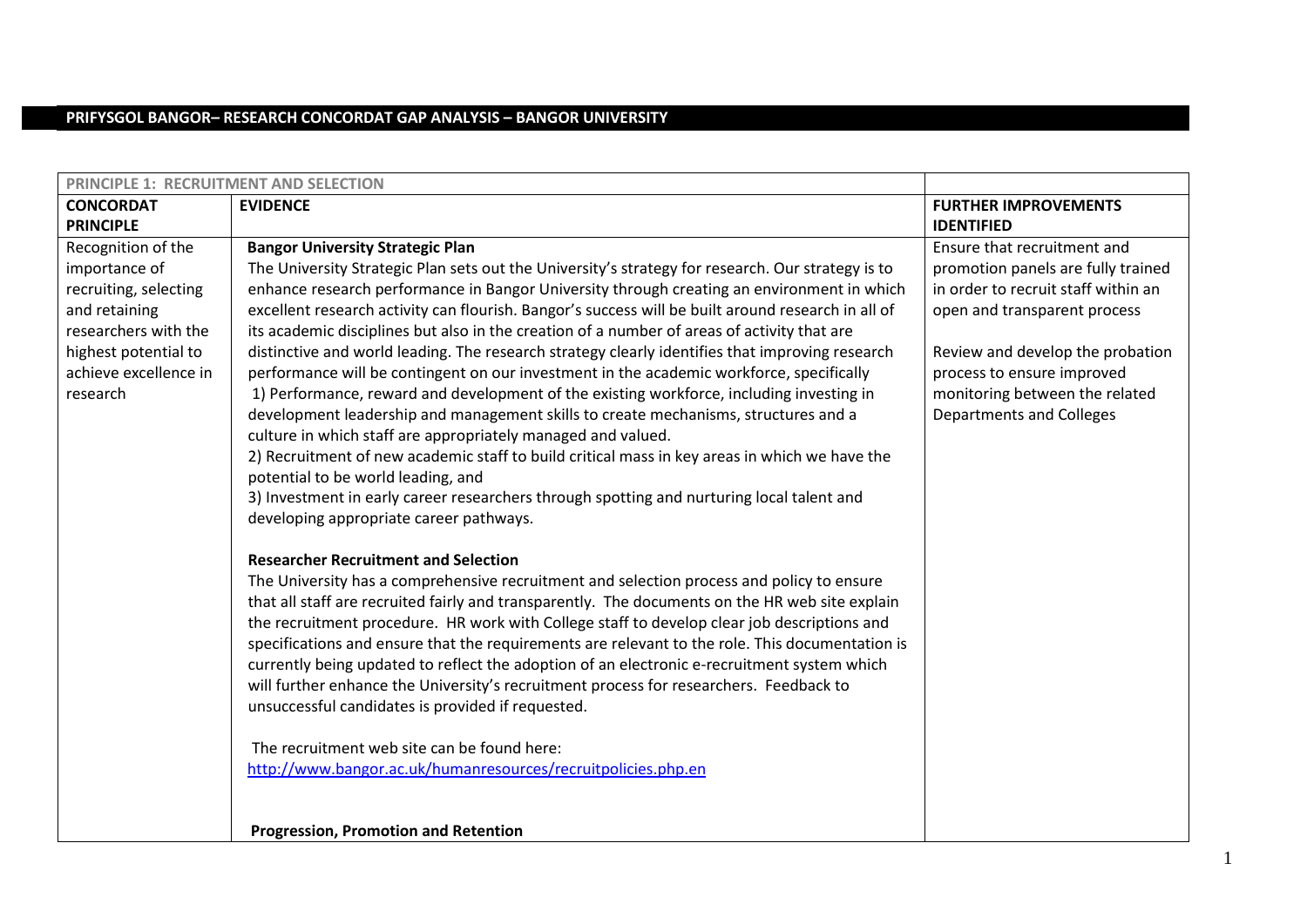The University has a progression and promotion policy. For senior academic staff this is currently being updated to ensure greater transparency and clarity. Research staff receive incremental awards in line with other staff and have the same opportunities to access contribution pay including one off bonuses, accelerated increments or a move to a contribution point. These are reviewed in conjunction with the University and College Union and in consultation with relevant consultation groups. There policies can be found here: [http://www.bangor.ac.uk/humanresources/regrading.php.en](http://www.bangor.ac.uk/humanresources/regrading.php.en?catid=&subid=4615)

 Panels responsible for reviewing progression and promotion reflect the diversity of its staff and contribute a range of expertise and knowledge relevant to the process. Unsuccessful applications are given appropriate feedback if requested.

### **Fixed Term Contracts**

The University has Fixed Term Contract Guidelines and research posts are only advertised as a fixed-term post where there is a recorded and justifiable reason. The level of staff on fixed term contracts is monitored on an annual basis, particularly to ensure that there is no detrimental effect on particular staff groups. The University's Policy on the Use of Fixed Term Contracts draws directly JNCHES guidance. The guidelines can be found here: <http://www.bangor.ac.uk/humanresources/policies/fixed%20term%20guidelines.pdf>

### **Pay and Grading**

 The University has a grading structure which is underpinned by the HERA job evaluation scheme and all posts are graded according to the duties and responsibilities of the post. The level of pay and grade for researchers is determined according to the requirements of the post and consistent with the pay and grading arrangements of any relevant research organisation. Standard salary progression (annual increments) arrangements apply for staff below the top the normal salary range. Information regarding pay and grading system in the University can be found at:

<http://www.bangor.ac.uk/hr/framework/whatis.php.en?menu=9&catid=2102&subid=0>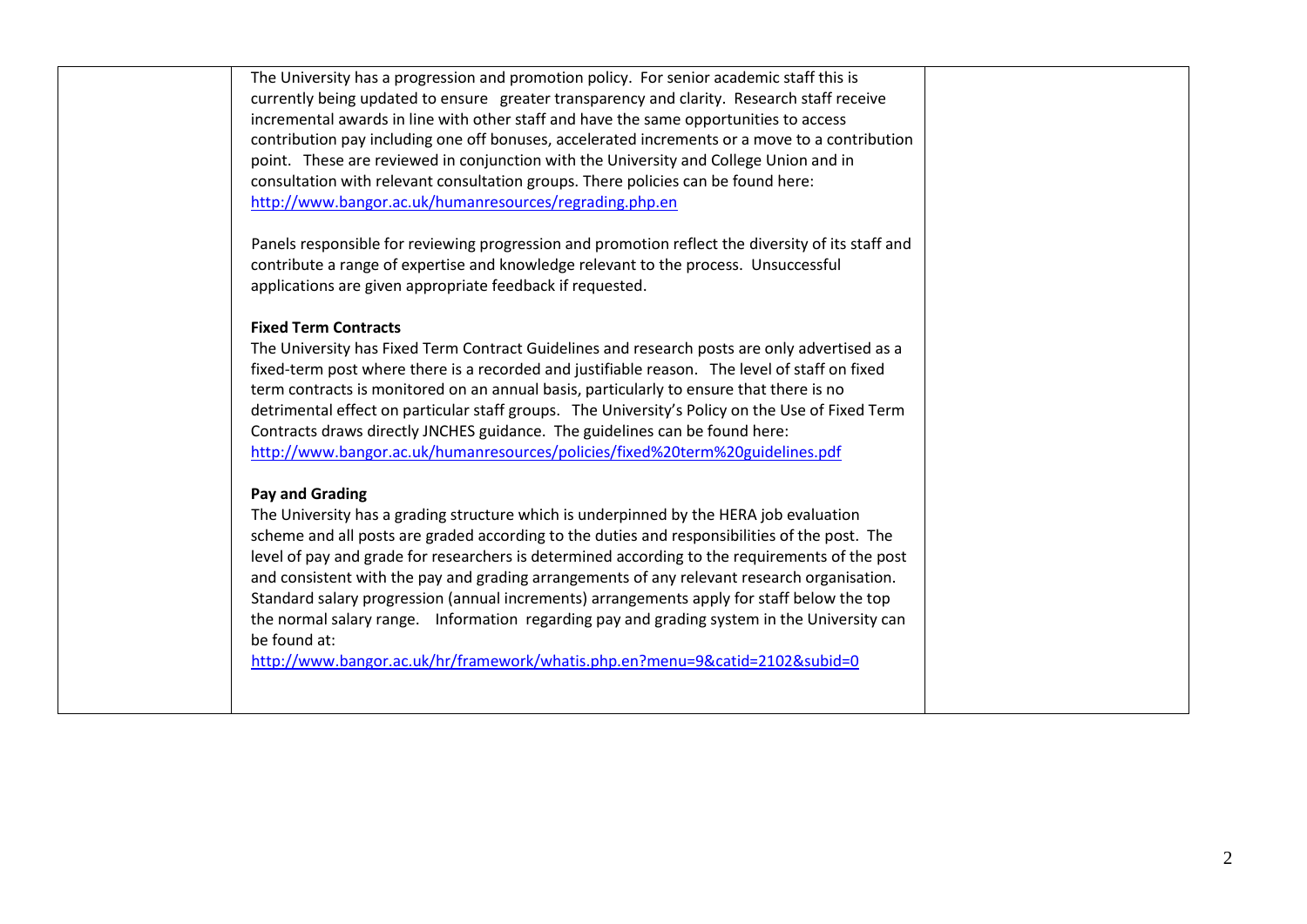| PRINCIPLE 2: RECOGNITION AND VALUE |                                                                                                                                                                                        |                                    |
|------------------------------------|----------------------------------------------------------------------------------------------------------------------------------------------------------------------------------------|------------------------------------|
| Researchers are                    | <b>Performance Development Review</b>                                                                                                                                                  | Improve the numbers of             |
| recognised and valued              | The University has a Performance Development Review Scheme (PDR) in which all staff are                                                                                                | research staff included in the     |
| by their employing                 | requested to participate - including full time and part time staff. Particular emphasis is given                                                                                       | Performance Development Review     |
| organisation as an                 | to those on fixed term contracts to ensure that they are reviewed. The aim of PDR in the                                                                                               | process                            |
| essential part of their            | University is to ensure that all staff understand and have ownership of the strategic direction                                                                                        |                                    |
| organisation's human               | of the University and this is translated into specific goals at organisational level and ultimately                                                                                    | Update the promotions policy and   |
| resources and a key                | into individual objectives and performance expectations on an annual basis. PDR also allows                                                                                            | process                            |
| component of their                 | for the exploration of individuals' capability in relation to personal objectives and for the                                                                                          |                                    |
| overall strategy to                | formulation of personal development plans (PDPs) to address any training/development                                                                                                   | Review the University's Fixed Term |
| develop and deliver                | needs identified. For researchers, this also provides an opportunity to discuss career                                                                                                 | Contract Policy to ensure that it  |
| world-class research               | development.                                                                                                                                                                           | addresses the needs of researchers |
|                                    | In the recent Researcher Development Survey it was found that the majority of respondents                                                                                              | as far as possible                 |
|                                    | have received a PDR in the last two years. Details regarding the scheme can be found here:                                                                                             |                                    |
|                                    | http://www.bangor.ac.uk/hr/staffdevelopment/PerfRev.php.en?menu=5&catid=4377&subid=                                                                                                    | Investigate further enhancements   |
|                                    | $\underline{0}$                                                                                                                                                                        | to communication between the       |
|                                    |                                                                                                                                                                                        | University and the research        |
|                                    | All those who are reviewers are requested to attend training to ensure that the PDR's are of a                                                                                         | community                          |
|                                    | high standard and all staff are also required to attend a relevant briefing session. The<br>University is further enhancing its provision through the development of an on-line system |                                    |
|                                    | (which is currently being piloted to ensure efficiency of use and improved monitoring).                                                                                                |                                    |
|                                    |                                                                                                                                                                                        |                                    |
|                                    | The PDR process in Bangor is seen as a developmental scheme and is a key opportunity to                                                                                                |                                    |
|                                    | discuss career development and continuous professional development for researchers.                                                                                                    |                                    |
|                                    |                                                                                                                                                                                        |                                    |
|                                    | <b>Funding Between Grants</b>                                                                                                                                                          |                                    |
|                                    | The University aims to provide funding between grants to ensure that contract research staff                                                                                           |                                    |
|                                    | have continuity of employment.                                                                                                                                                         |                                    |
|                                    | The University's Policy on the Use of Fixed-Term Contracts (Renewal of fixed term contracts)                                                                                           |                                    |
|                                    | outlines the point at which a member of staff, where appropriate, will be deemed to hold a                                                                                             |                                    |
|                                    | continuing contract.                                                                                                                                                                   |                                    |
|                                    |                                                                                                                                                                                        |                                    |
|                                    | See also pay and grading and Progression, Promotion and Retention included in Principle 1                                                                                              |                                    |
|                                    | above.                                                                                                                                                                                 |                                    |
|                                    |                                                                                                                                                                                        |                                    |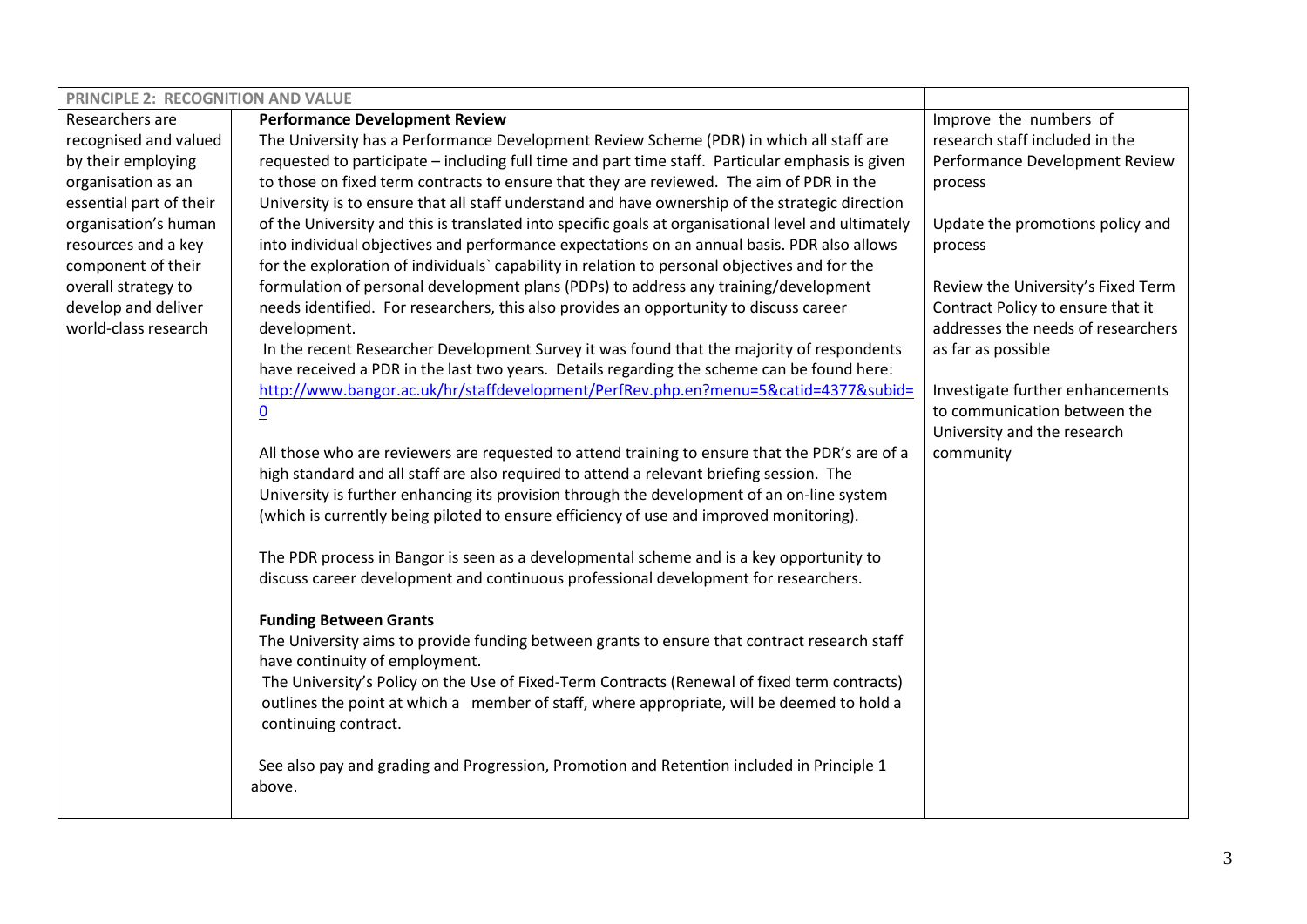| PRINCIPLE 3 and 4: SUPPORT AND CAREER DEVELOPMENT |                                                                                              |                                      |
|---------------------------------------------------|----------------------------------------------------------------------------------------------|--------------------------------------|
| 3 Researchers are                                 | Developing Research. Professional and Transferable Skills                                    | To provide planned and structured    |
| equipped and                                      | The University provides training for each stage of a researchers development                 | process thought the CPD              |
| supported to be                                   |                                                                                              | framework for academic               |
| adaptable and flexible                            | <b>Early Researcher Development Programme</b>                                                | development that will provide a      |
| in an increasingly                                | The Early Researcher Development Programme (EDRP) provides workshops and courses for         | career development route for all     |
| diverse, mobile, global                           | career management and development, including personal skills training. The workshops and     | academic roles                       |
| research environment                              | courses will ensure that postgraduate research students and post-doctoral staff develop      |                                      |
|                                                   | research, vocational and entrepreneurial skills that are matched to the demands of their     | Review induction process for         |
| 4 The importance of                               | future career paths. The focus has been tightened to become a more distinctive two fold      | research staff to ensure that the    |
| researchers' personal                             | approach - that of employability and furtherance of research skills. Employability workshops | process reflects best practice       |
| and career                                        | range from Commercial Awareness and Project Planning though to CV workshops and              |                                      |
| development, and                                  | interview practice Research Skills acquisition and maintenance will further not only the     | Provide comprehensive career         |
| lifelong learning, is                             | Institutions development, but run in line with the embedding of a Research Culture in Wales  | development programme /              |
| clearly recognised and                            | & the UK. The ERDP Gazette outlines all courses and workshops available to research students | framework for all researchers        |
| promoted at all stages                            | and staff. Information can be found here:                                                    |                                      |
| of their career                                   |                                                                                              | Ensure that University-wide          |
|                                                   | <b>Specific Research Skills</b>                                                              | development of policy in terms of    |
|                                                   | The Research and Innovation Office provide on-going training that are related to research    | coaching and mentoring support       |
|                                                   | skills and all researchers are invited to attend. Information can be found here:             | includes research staff              |
|                                                   | http://www.bangor.ac.uk/research/training/index.php.en                                       | Improve current career advice and    |
|                                                   | The ADU also arrange Supervisor training for staff.                                          | support for research staff           |
|                                                   |                                                                                              |                                      |
|                                                   | <b>Personal Development Skills</b>                                                           | Provide training for research        |
|                                                   | The HR Department provide a wide range of learning and development programmes and            | leaders / PI's so that they have the |
|                                                   | courses for staff in which research staff participate. Information about these programmes    | skills and confidence to effectively |
|                                                   | and courses can be found here: http://www.bangor.ac.uk/hr/staffdevelopment/index.php.en      | lead and manage teams                |
|                                                   |                                                                                              |                                      |
|                                                   | <b>Academic Development</b>                                                                  | Support training and development     |
|                                                   | The Academic Development provide teaching and learning programmes and the PGCE(HE) for       | through the medium of Welsh for      |
|                                                   | academic staff. Information can be found here: http://www.bangor.ac.uk/adu/                  | BU staff and Coleg Cenedlaethol      |
|                                                   |                                                                                              | staff                                |
|                                                   | <b>KESS Scholarships</b>                                                                     |                                      |
|                                                   | The Knowledge Economy Skills Scholarships (KESS) provides training for PhD students under    | Become EURAXESS support centre       |
|                                                   | its scheme and is a major European Convergence Project led by Bangor University on behalf of |                                      |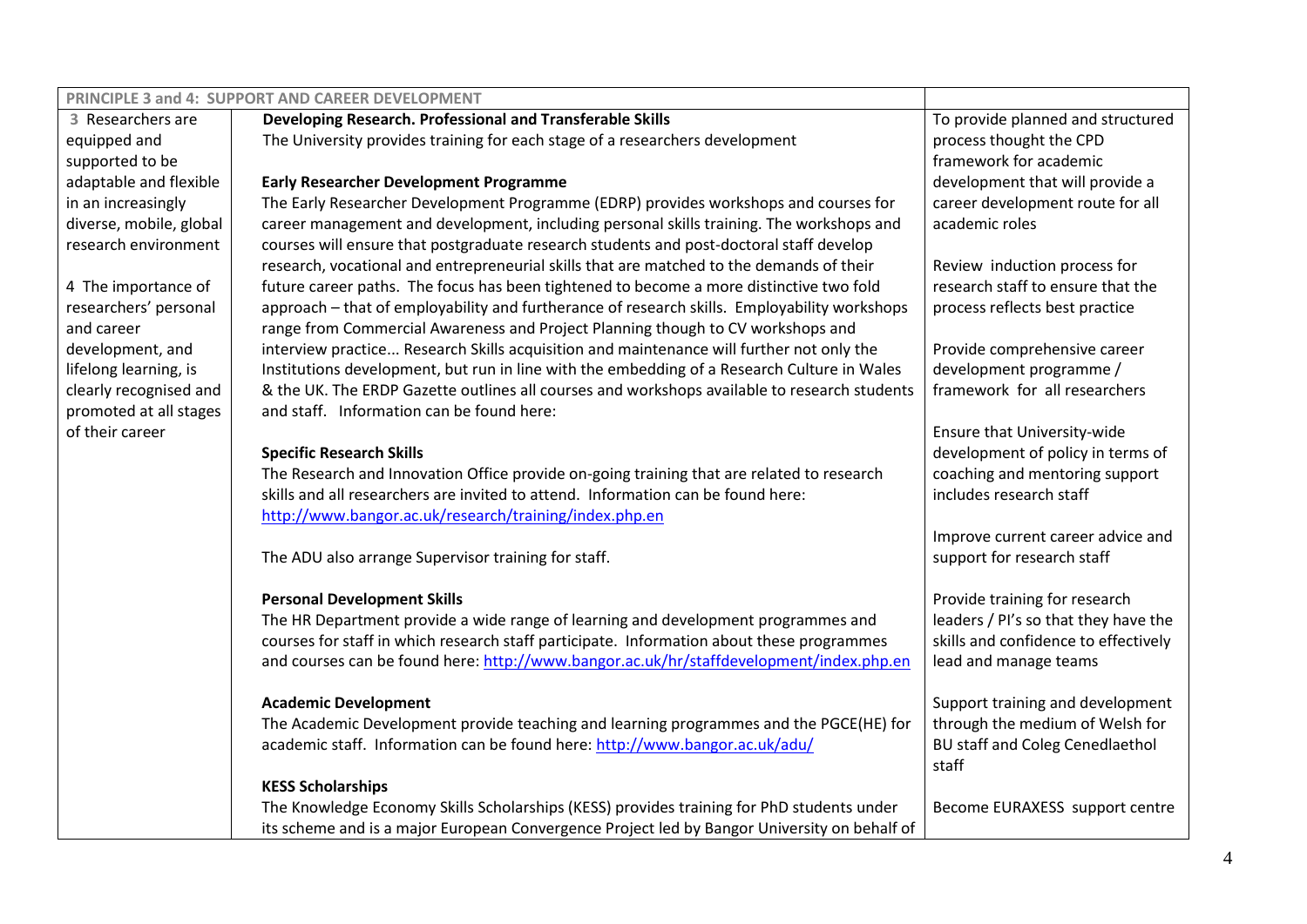the HE sector in Wales. KESS will run from 2009 until 2015 and will provide 400+ PhD and Masters places. Both the Research Masters and PhDs involve collaborative research projects in partnership with employers and are integrated with a high-level skills training programme. Doctoral Supervision courses are also held for participating supervisors. Further information regarding this project can be found here: [www.higherskillswales.co.uk/kess](http://www.higherskillswales.co.uk/kess)

#### **Research Leadership**

Bangor has run numerous courses specifically for researchers including a joint research leadership programme with Aberystwyth University. Bangor runs programmes for leaders and managers in which PI's are encouraged to attend. Bangor staff also participate in the Welsh Crucible Programme for early career researchers who have promising leadership qualities http://www.welshcrucible.org.uk/

#### **Induction**

All new staff must attend the induction programme that is held on a monthly basis in the University. This is to ensure that all staff (including all permanent, part-time and fixed term contract researchers) understands the University's strategy and key employment and University policies. On-going induction is undertaken at College and School level for new researchers. This ensures that all researchers understand the University's policies and process. There is also a Maps and Compasses Programme for staff that includes a range of presentations regarding University related areas. Annually, there is a presentation by the Research and Innovation Office and this session outlines the main functions of the Office and information regarding new and established projects. This ensures that new and current staff are informed and updated regarding developments in the Research and Innovation Office.

#### **All-Wales Welsh Medium Researcher Development Group**

The University is contributing to widening researcher development provision through the medium of Welsh.

#### **Research Support Network**

The Research Support Network (RSN), comprises staff from Central Services and Colleges across Bangor University that are involved in research administration and in providing research support to academic staff. Information can be found at: www.bangor.ac.uk/research/staff/rsn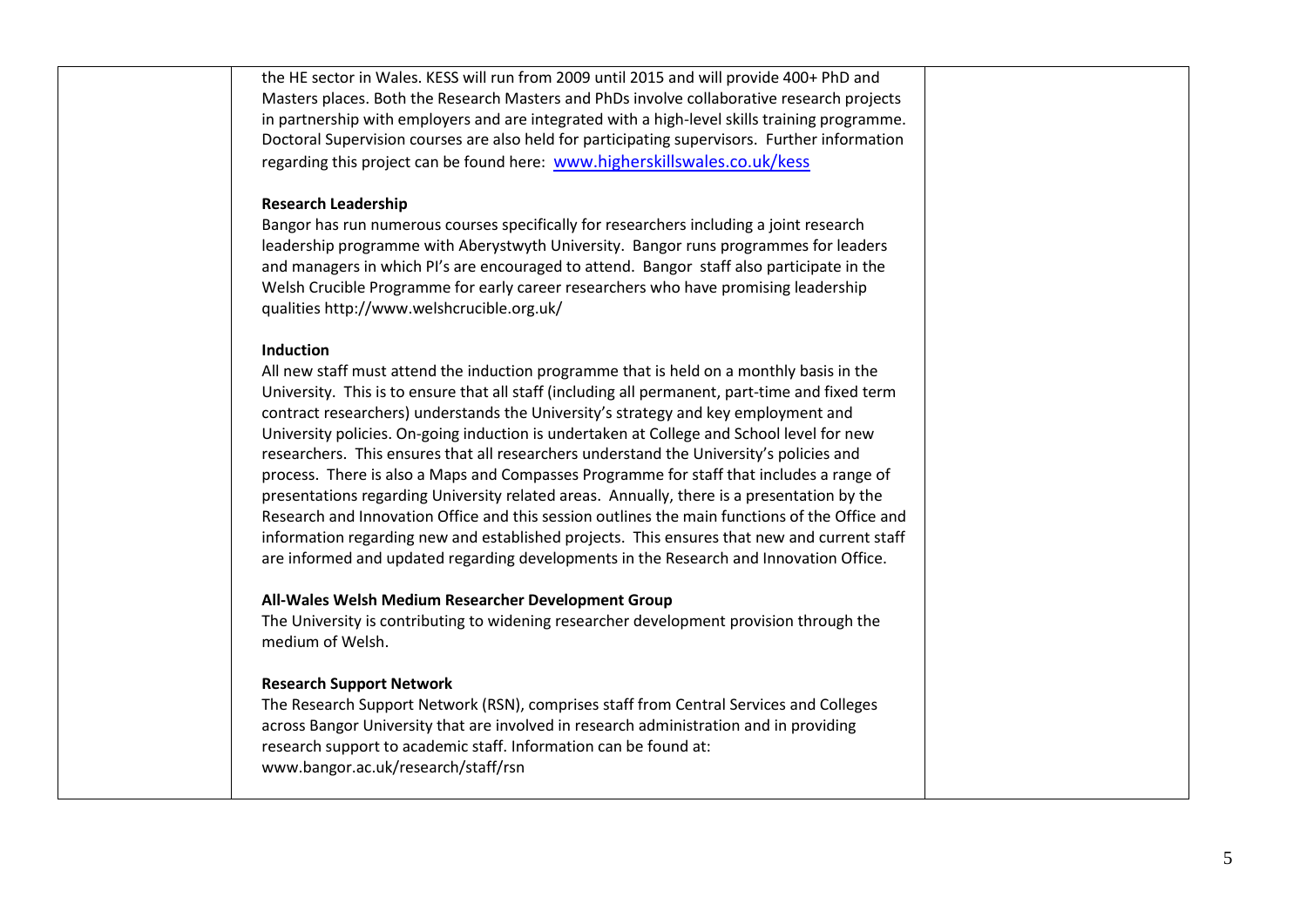|                                     | <b>PRINCIPLE 5: RESEARCHERS RESPONSIBILITIES</b>                                                       |                                     |
|-------------------------------------|--------------------------------------------------------------------------------------------------------|-------------------------------------|
| Individual researchers              | <b>Researcher Responsibilities</b>                                                                     | Review the extent to which          |
| share the                           | Researchers are made aware of policies that outline their responsibilities as researchers. These       | researcher responsibilities are     |
| responsibility for and              | are included in the:                                                                                   | communicated to staff at            |
| need to pro-actively                |                                                                                                        | recruitment and induction and in    |
| engage in their own                 | Code of Practice for the Assurance of Academic Integrity and Quality Assurance in Research             | the performance development         |
| personal and career                 |                                                                                                        | reviews                             |
| development, and                    | <b>Research Ethics Framework</b>                                                                       |                                     |
| lifelong learning                   |                                                                                                        | Review if current researcher        |
|                                     | A further outline of related policies is provided on the Registrar's Office web site for research      | networks could be better            |
|                                     | staff:                                                                                                 | supported                           |
|                                     | http://www.bangor.ac.uk/ar/ro/recordsmanagement/EthicsRelevantLinks.php.en                             |                                     |
|                                     |                                                                                                        |                                     |
|                                     | Researchers are encouraged to take personal responsibility for their career and their personal         |                                     |
|                                     | and professional development by their PI's, Colleges and Academic Development Unit and the             |                                     |
|                                     | Staff Development Team. The annual Performance and Development Review is a key mechanism               |                                     |
|                                     | for this activity.                                                                                     |                                     |
|                                     |                                                                                                        |                                     |
|                                     | PIs ensure researchers' results are appropriately disseminated for societal benefit through            |                                     |
|                                     | publication and seminars etc.                                                                          |                                     |
| PRINCIPLE 6: DIVERSITY AND EQUALITY |                                                                                                        |                                     |
| Diversity and equality              | The University's Strategic Plan highlights how equality is at the core of Strategy it is noted that 'a | Ensure all research staff and early |
| must be promoted in                 | high quality staff experience is a priority and the University is committed to a fair and inclusive    | career research staff are included  |
| all aspects of the                  | environment for staff, making it an employer of choice and supporting staff in reaching their full     | within the University's broader     |
| recruitment and                     | potential and valuing the contribution of all'.                                                        | training initiatives in this area   |
| career management                   |                                                                                                        |                                     |
| of researchers                      | Bangor University has a range of equality and diversity policies that are compliant with current       |                                     |
|                                     | legislative requirements. The University is in the process of developing a Strategic Equality Plan     |                                     |
|                                     | as part of the new equality duties that came into place in Wales in April 2011. This process has       |                                     |
|                                     | involved extensive consultation with all staff groups and students. Information about Bangor's         |                                     |
|                                     | equality compliance and initiatives can be found here:                                                 |                                     |
|                                     | http://www.bangor.ac.uk/hr/equalitydiversity/index.php.en                                              |                                     |
|                                     |                                                                                                        |                                     |
|                                     |                                                                                                        |                                     |
|                                     | <b>Dignity at Work and Study Policy</b>                                                                |                                     |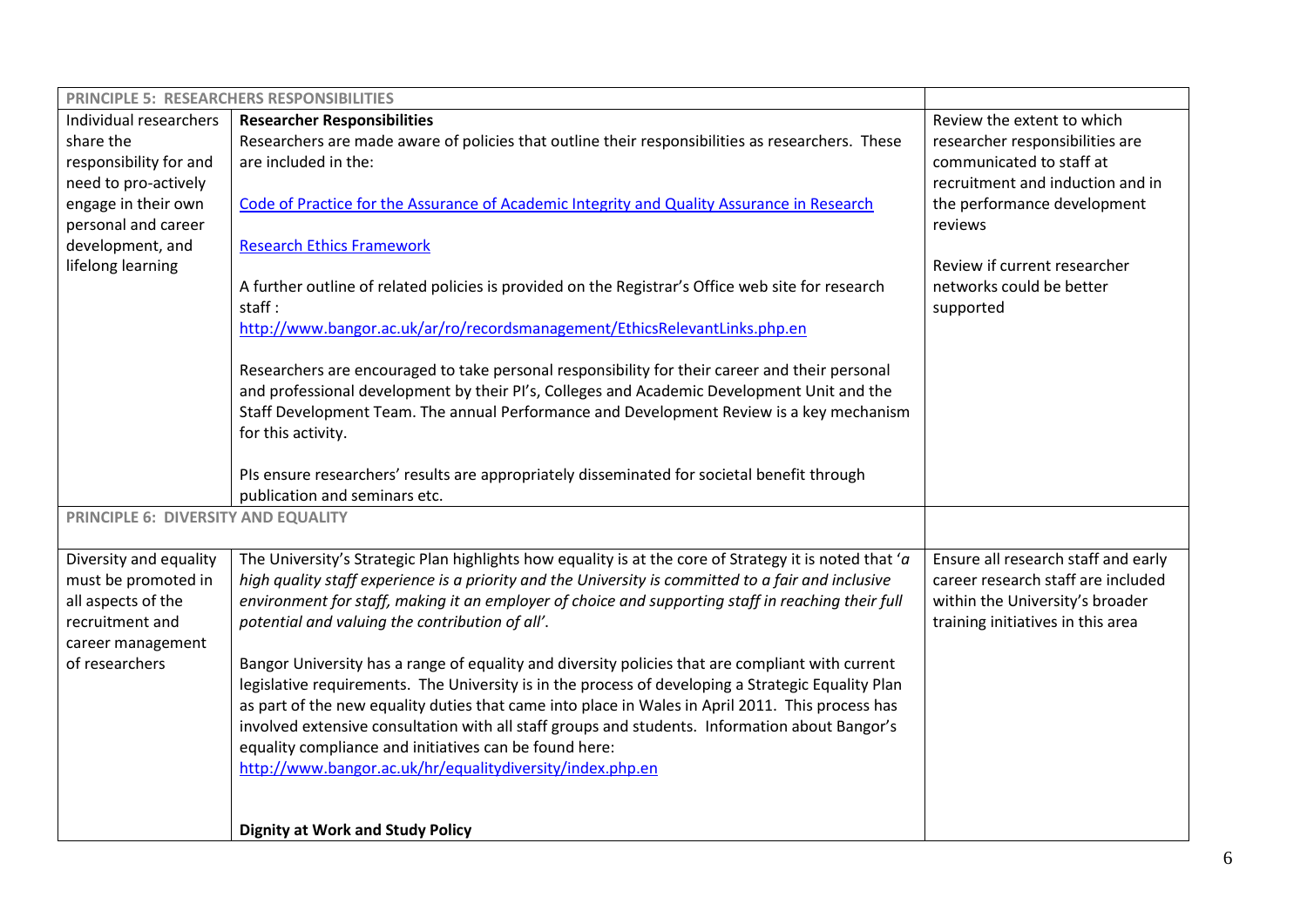The University has a Dignity at Work policy that states the University's commitment to fostering and promoting a working and learning environment in which harassment, bullying, victimisation and discrimination is highlighted as unacceptable behaviour and sets out a procedure to ensure that complaints are dealt with appropriately, fairly and in a timely manner. The University trains and supports a team of Harassment Advisors to support staff.

### **Athena SWAN**

In order to promote diversity in research careers Bangor is a signatory to the Athena SWAN Charter and applied for a Bronze University Award in November 2011. The University has established an Athena SWAN Consultation Group with representation from all the relevant Colleges. This provides a consultation structure to discuss and develop new initiatives. The relevant web site is here:<http://www.bangor.ac.uk/hr/equalitydiversity/gender.php.en>

## **Flexibility and Career Breaks**

The University has a suite of policies and processes within its Family Support Framework. The University is pro-active in ensuring that it provides excellent support for staff to balance their working lives with their commitments outside the work context and addressing the changing demography of its staff. A HR Officer within the University is specifically tasked with monitoring and updating these policies in partnership with the recognised trade unions to ensure that not only do they address legislative obligations, but also reflects best practice.

Bangor recognises that to maintain and enhance its reputation as an employer of choice, that family friendly policies are important and help to attract and retain talented women and men who desire both successful careers and family lives and wish to maintain a good work life balance. A detailed outline of our policies can be found under the heading of "Family Friendly Policies" via this link: [http://www.bangor.ac.uk/humanresources/family.php.en](http://www.bangor.ac.uk/humanresources/family.php.en?catid=&subid=4618)

# **Work–life Balance**

Bangor University's Pathways to Health scheme has been showcased by the Health and Safety Executive as a commitment to the Health and Safety Strategy (see <http://www.bangor.ac.uk/hss/wellness/intro.php.en>

Bangor strives to provide a good health and safety management system within the University which is essential within a large, complex organization. The University owes a duty of care to each and every member of staff, individually and collectively.

# **Women's Mentoring**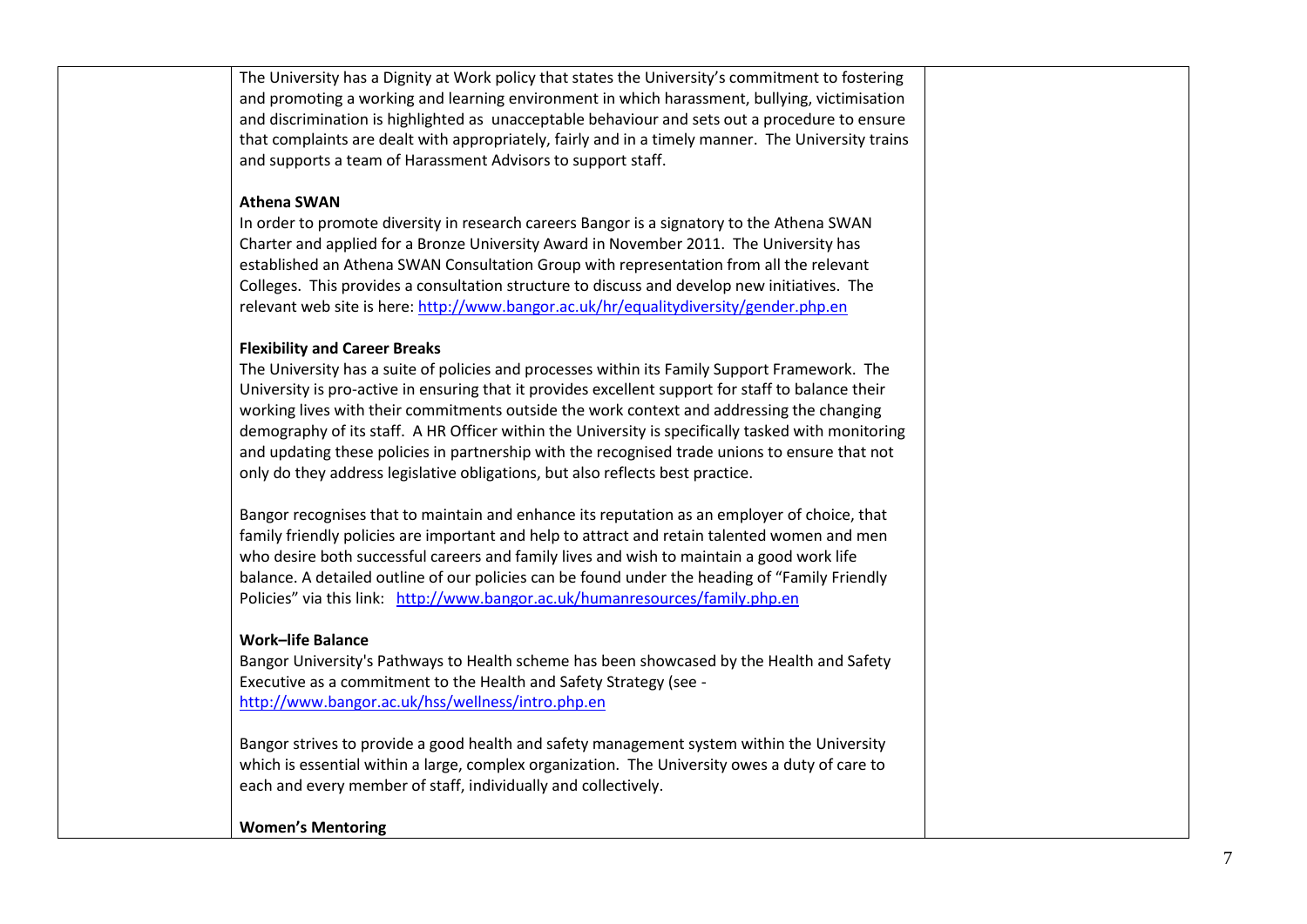|                                                                                                                                                                                                                      | To support women working in the University, Bangor is actively involved in a scheme based in<br>Wales - the Women's Universities Mentoring Scheme (WUMS). WUMS is an innovative scheme<br>that aims to promote and facilitate professional development for women working in Welsh<br>universities. WUMS facilitates inter-university mentoring partnerships. The scheme is open to<br>women working in academic and support departments of HEIs in Wales at all levels. For more<br>information please see: http://www.bangor.ac.uk/hr/equalitydiversity/gender.php.en                                                                                                                                                                                                                                                                                                                                                                                                                                                                                                                                                                                                                                                                                                                                                                                                                                           |                                                                                                                                                                                                                                                                                                                                                                                             |
|----------------------------------------------------------------------------------------------------------------------------------------------------------------------------------------------------------------------|------------------------------------------------------------------------------------------------------------------------------------------------------------------------------------------------------------------------------------------------------------------------------------------------------------------------------------------------------------------------------------------------------------------------------------------------------------------------------------------------------------------------------------------------------------------------------------------------------------------------------------------------------------------------------------------------------------------------------------------------------------------------------------------------------------------------------------------------------------------------------------------------------------------------------------------------------------------------------------------------------------------------------------------------------------------------------------------------------------------------------------------------------------------------------------------------------------------------------------------------------------------------------------------------------------------------------------------------------------------------------------------------------------------|---------------------------------------------------------------------------------------------------------------------------------------------------------------------------------------------------------------------------------------------------------------------------------------------------------------------------------------------------------------------------------------------|
|                                                                                                                                                                                                                      | PRINCIPLE 7: IMPLEMENTATION AND REVIEW                                                                                                                                                                                                                                                                                                                                                                                                                                                                                                                                                                                                                                                                                                                                                                                                                                                                                                                                                                                                                                                                                                                                                                                                                                                                                                                                                                           |                                                                                                                                                                                                                                                                                                                                                                                             |
| 7. The sector and all<br>stakeholders will<br>undertake regular<br>and collective<br>review of their<br>progress in<br>strengthening the<br>attractiveness and<br>sustainability<br>of research careers<br>in the UK | The University has established a Researcher Development and Concordat Group (further<br>information regarding membership, terms of reference and objectives of this group is<br>included on the Concordat web page:<br>http://www.bangor.ac.uk/humanresources/ConcordatforResearchers). Its main purpose is the<br>strategic implementation of the Concordat and to advise on the development of the University's<br>Researcher Development Programme. This Group reports directly to the Research Strategy Task<br>Group and the Human Resources Task Group to ensure that the Concordat and new initiatives in<br>this area are communicated to relevant staff and the University's Executive.<br>Importantly, members of the group are College representatives who communicate researcher<br>feedback and ideas in their Colleges to the Group. This group also contributed to the<br>development of the gap analysis.<br>The responsibility for monitoring progress regarding the Concordat Action Plan on an on-going<br>basis lies with the Researcher Development Group and Concordat Group.<br>There is also annual formal monitoring of progress towards the goals of the Concordat Action by<br>the: HR Task Group and the University's Executive.<br>Bangor engages with Vitae in Wales and with the North West hub to ensure the University is well<br>informed regarding developments in this area. | Implement findings of the<br><b>Researcher Development Survey</b><br>and continue to enhance<br>communication with staff in this<br>area.<br>Run CROS and PIRLS in 2013<br>Broaden the monitoring<br>responsibility on an annual basis to<br>include the Research Strategy Task<br>Group and the Teaching and<br>Learning Strategy Task Groups.<br>Include annual consultation with<br>UCU. |
|                                                                                                                                                                                                                      | The University has consulted with staff through the Researcher Development Survey.                                                                                                                                                                                                                                                                                                                                                                                                                                                                                                                                                                                                                                                                                                                                                                                                                                                                                                                                                                                                                                                                                                                                                                                                                                                                                                                               |                                                                                                                                                                                                                                                                                                                                                                                             |